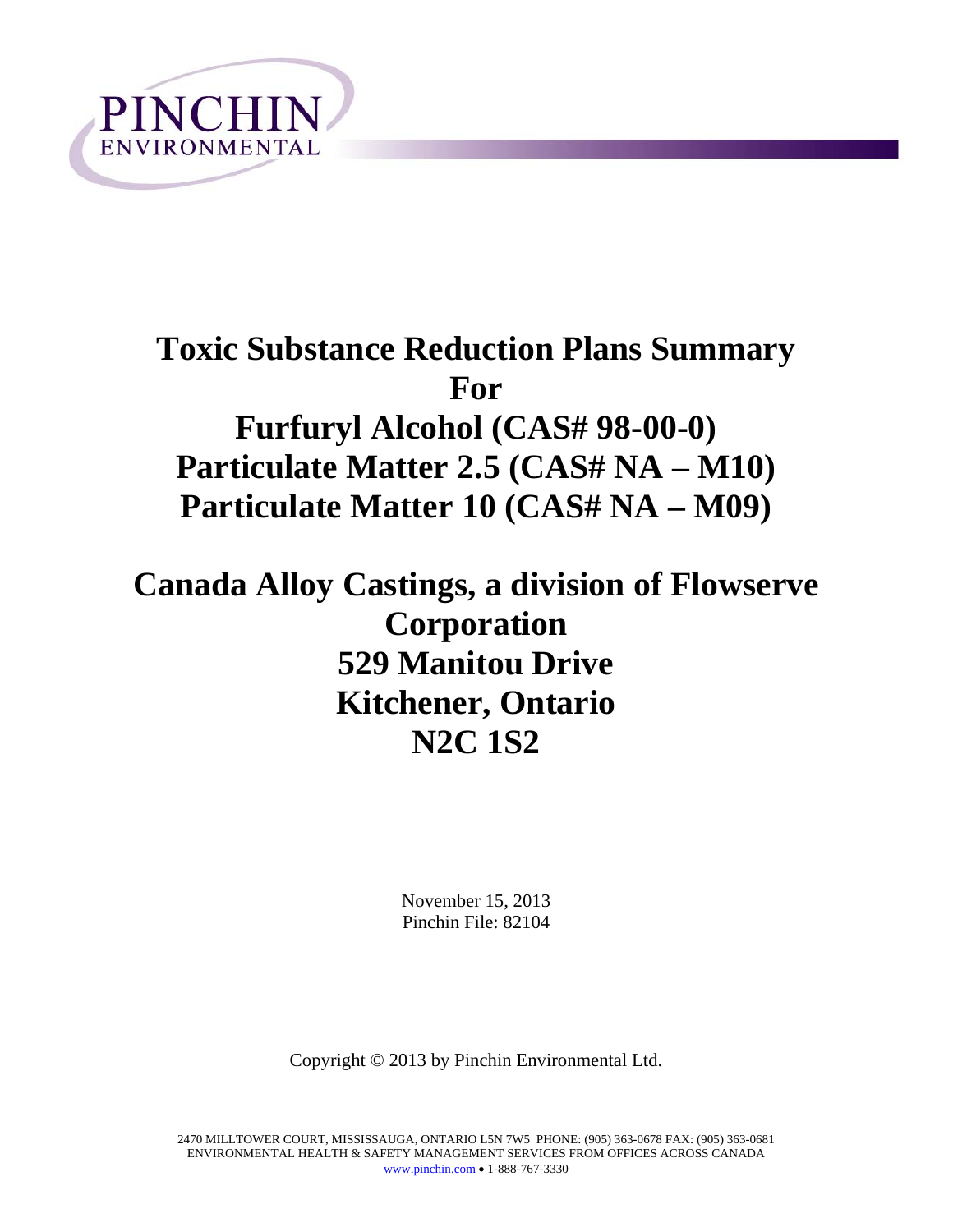## **TABLE OF CONTENTS**

| 1.0 |                                                                   |
|-----|-------------------------------------------------------------------|
| 2.0 |                                                                   |
| 3.0 |                                                                   |
| 4.0 | DESCRIPTION OF WHY THE TOXIC SUBSTANCE IS USED OR CREATED2<br>4.1 |
| 5.0 | OPTIONS TO BE IMPLEMENTED (OR STATEMENT THAT NONE ARE TO BE       |
| 6.0 | ESTIMATED REDUCTIONS UNDER THE OPTIONS SELECTED (IF ANY) 2        |
| 7.0 | TIMELINES FOR ACHIEVING ESTIMATED REDUCTION (IF ANY)3             |
| 8.0 |                                                                   |
| 9.0 |                                                                   |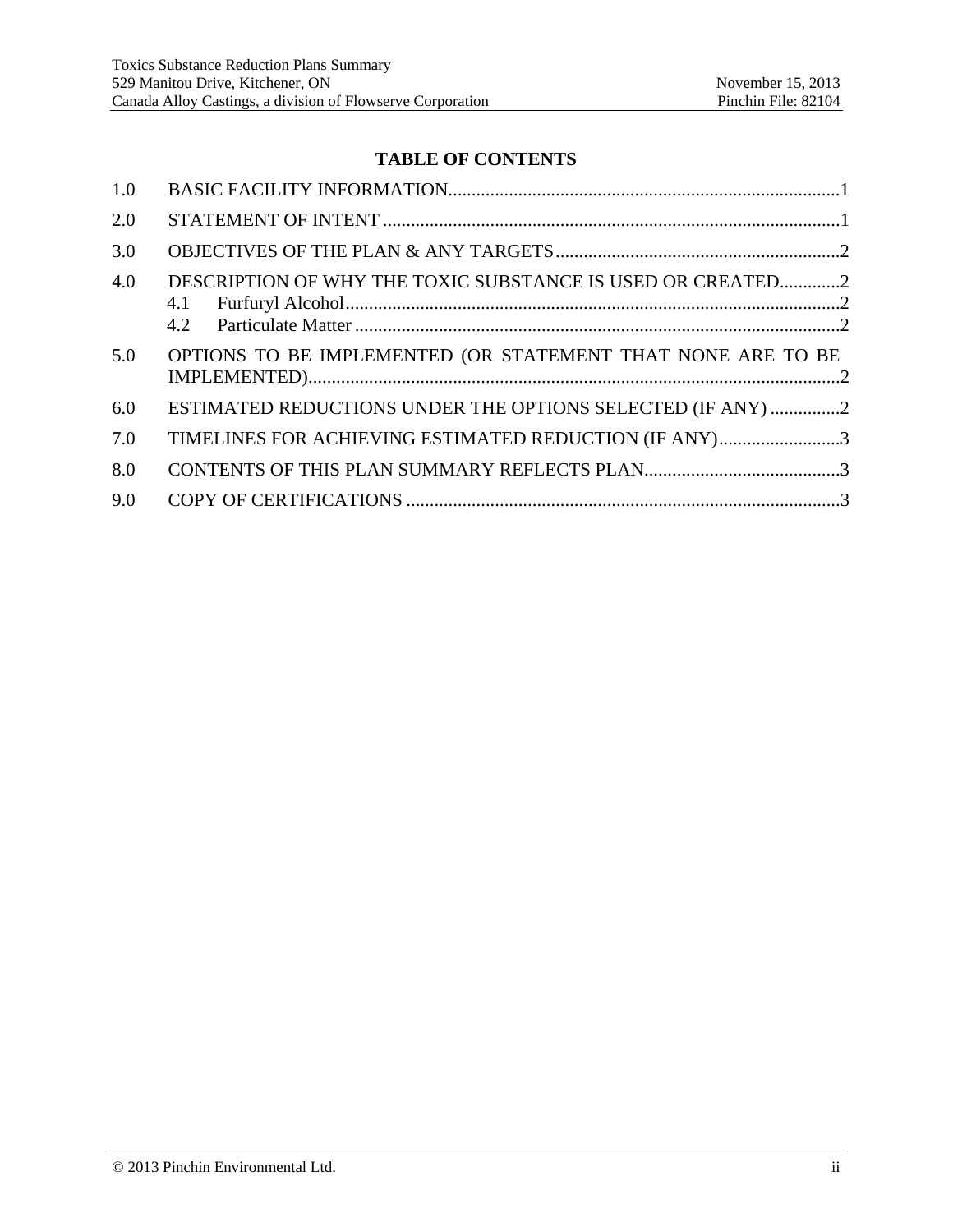#### **1.0 BASIC FACILITY INFORMATION**

| <b>Substance Information</b>                           |                                                     |                       |  |
|--------------------------------------------------------|-----------------------------------------------------|-----------------------|--|
|                                                        | <b>Substance Name</b>                               | CAS#                  |  |
| Furfuryl alcohol                                       |                                                     | $98-00-0$             |  |
| Particulate Matter 2.5 (PM2.5)                         |                                                     | $NA-M10$              |  |
| Particulate Matter 10 (PM10)                           |                                                     | $NA-M09$              |  |
|                                                        | Substances for which other plans have been prepared | CAS#                  |  |
| Chromium (and its compounds)                           |                                                     | n/a                   |  |
| Copper (and its compounds)                             |                                                     | n/a                   |  |
| Nickel (and its compounds)                             |                                                     | n/a                   |  |
| <b>Facility Information</b>                            |                                                     |                       |  |
| <b>Company Name</b>                                    | <b>Canada Alloy Castings</b>                        |                       |  |
| <b>Facility Address</b>                                | 529 Manitou Drive, Kitchener, ON N2C 1S2            |                       |  |
| <b>Site Coordinates (main</b><br>entrance of site)     | 611347.64 E, 4816078.35 N; Zone 17                  |                       |  |
| <b>NPRI ID</b>                                         | 151                                                 |                       |  |
| <b>MOE ID</b>                                          | 9428                                                |                       |  |
| <b>Number of Full-Time</b><br><b>Employees in 2012</b> | 70                                                  |                       |  |
| 2-Digit NAICS Code                                     | 31-33 - Manufacturing                               |                       |  |
| 4- Digit NAICS Code                                    | 3315 - Foundries                                    |                       |  |
| <b>6-Digit NAICS Code</b>                              | 331514 – Steel Foundries                            |                       |  |
| <b>Facility Contact Information</b>                    |                                                     |                       |  |
| <b>Public Contact</b>                                  | Mr. Frank O'Brien                                   | FOBrien@flowserve.com |  |
|                                                        | <b>SHEA</b> Coordinator                             | 529 Manitou Drive     |  |
|                                                        | Phone #: 519-895-1161 x269<br>Fax #: 519-895-1169   | Kitchener, ON N2C 1S2 |  |
|                                                        |                                                     |                       |  |

# **2.0 STATEMENT OF INTENT**

Canada Alloy Castings, a division of Flowserve Corporation (CAC) is committed to playing a leadership role in protecting the environment. Whenever feasible, we will aim to reduce the use and releases of furfuryl alcohol, as well as controlling and reducing the creation and emissions of particulate matter in compliance with all Federal and Provincial regulations.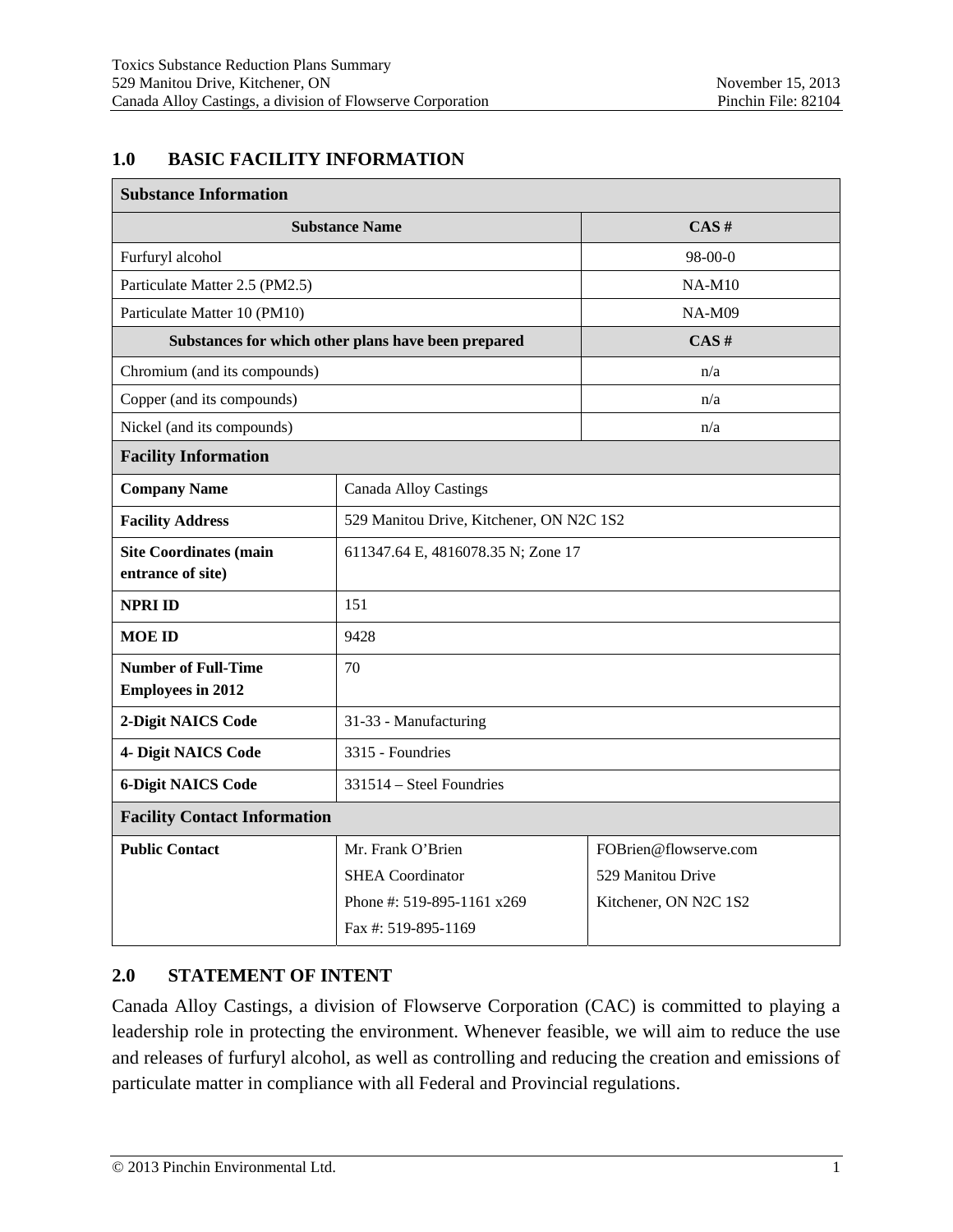# **3.0 OBJECTIVES OF THE PLAN & ANY TARGETS**

CAC prides itself on technological innovation in order to produce high quality products in an environmentally responsible manner. This plan will determine the technical and economic feasibility of each identified option to determine which, if any, are viable for implementation at this time. As part of the continuous improvement practices at the facility, technical advances will be monitored for new opportunities for reduction.

# **4.0 DESCRIPTION OF WHY THE TOXIC SUBSTANCE IS USED OR CREATED**

The manufacturing process consists of the preparation of sand molds and the production of steel castings by melting of scrap metal and new alloys in an electric induction furnace.

### **4.1 Furfuryl Alcohol**

Furfuryl alcohol is primarily used in the production of resins for bonding foundry sand for the production of cores and molds. It is commonly used as a binder in foundries because of its beneficial characteristics. It requires no heat (energy-saving), provides high strength, high dimensional accuracy, has a fast hardening rate which offers high production efficiency, and offers low labour intensity. Furfuryl alcohol is produced from waste vegetable materials such as corn husks, and rice hulls.

# **4.2 Particulate Matter**

Particulate matter is created as a by-product by using sand molds for metal casting. Sand molded casting is a metal casting process characterized of using sand as the mold material. Other processes within the facility which contribute to the creation of particulate matter include the induction furnace used to melt metals, the finishing processes including casting shakeout, cast grinding, sand blasting, welding, and arc cutting known as padwash.

### **5.0 OPTIONS TO BE IMPLEMENTED (OR STATEMENT THAT NONE ARE TO BE IMPLEMENTED)**

CAC's commitment to continuous improvement has resulted in a lean and efficient manufacturing facility. The facility's continuous improvement measures, coupled with the acknowledgment that the customer provides the specifications for the raw materials processed at the facility mean that no options will be implemented at this time. Where options were identified, additional time is required to conduct further investigation to determine whether these options are technically feasible. The facility will continue to monitor areas for further reduction improvement.

# **6.0 ESTIMATED REDUCTIONS UNDER THE OPTIONS SELECTED (IF ANY)**

Not applicable.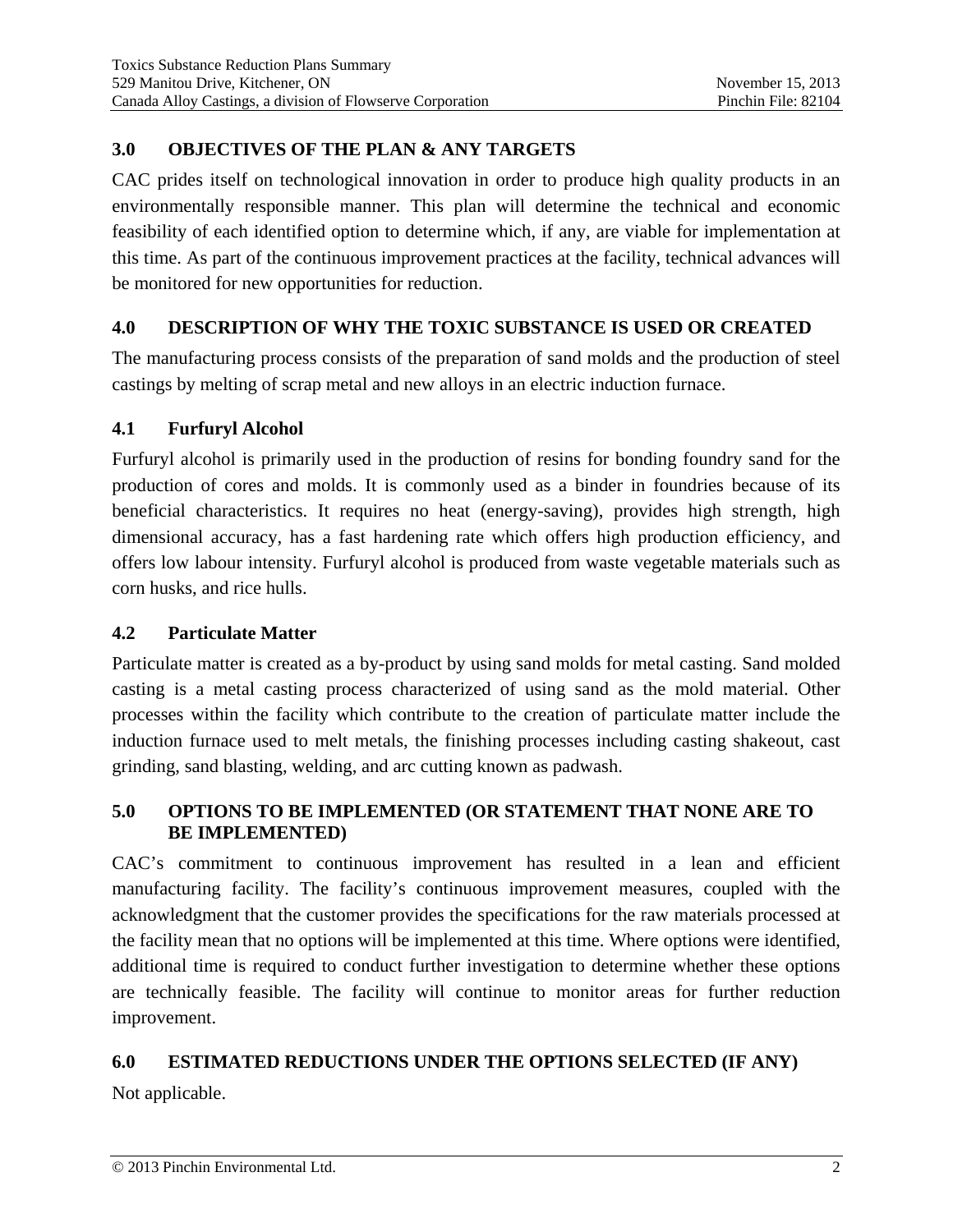# **7.0 TIMELINES FOR ACHIEVING ESTIMATED REDUCTION (IF ANY)**

Not applicable.

#### **8.0 CONTENTS OF THIS PLAN SUMMARY REFLECTS PLAN**

This Plan Summary accurately reflects the Toxic Substance Reduction Plans dated August 28, 2013 prepared for the substances listed in Section 1.0 of this Summary.

#### **9.0 COPY OF CERTIFICATIONS**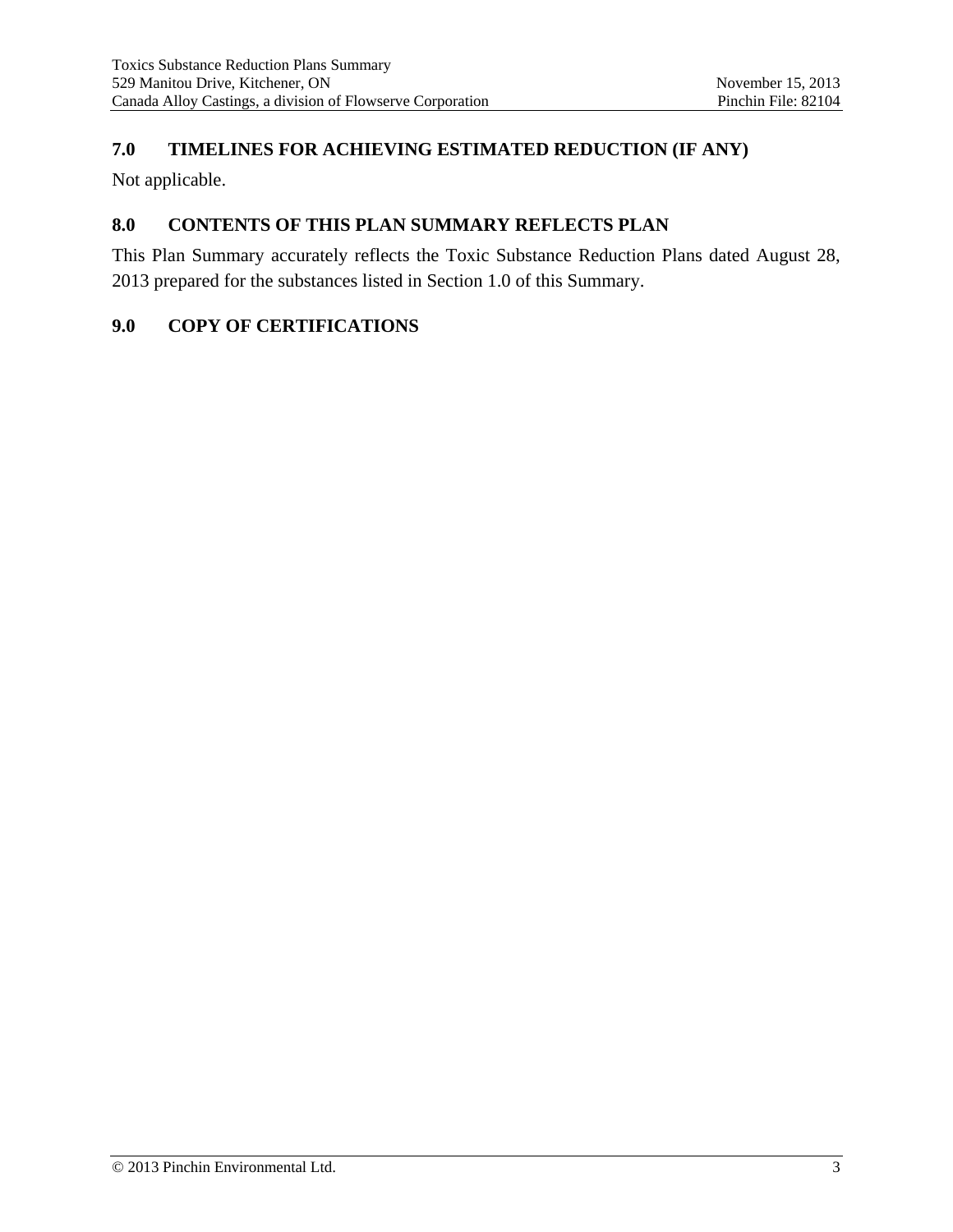#### **CERTIFICATION BY HIGHEST RANKING EMPLOYEE**

As of  $\sqrt{\mathcal{O}_{\alpha\beta}}$  /4, I, Russ Urry certify that I have read the toxic substance reduction plan for the toxic substances referred to below, and am familiar with its contents, and to my knowledge the plan is factually accurate and complies with the Toxics Reduction Act, 2009 and the Ontario Regulation 455/09 (General) made under that Act.

Furfuryl alcohol, Plan prepared August 28, 2013 Particulate Matter 2.5, Plan prepared August 28, 2013 Particulate Matter 10, Plan prepared August 28, 2013 Chromium, Plan Prepared December 20, 2012 Copper, Plan Prepared December 20, 2012 Nickel, Plan Prepared December 20, 2012

 $11/14/13$ m

**Russ Urry** General Manager **Canada Alloy Castings**